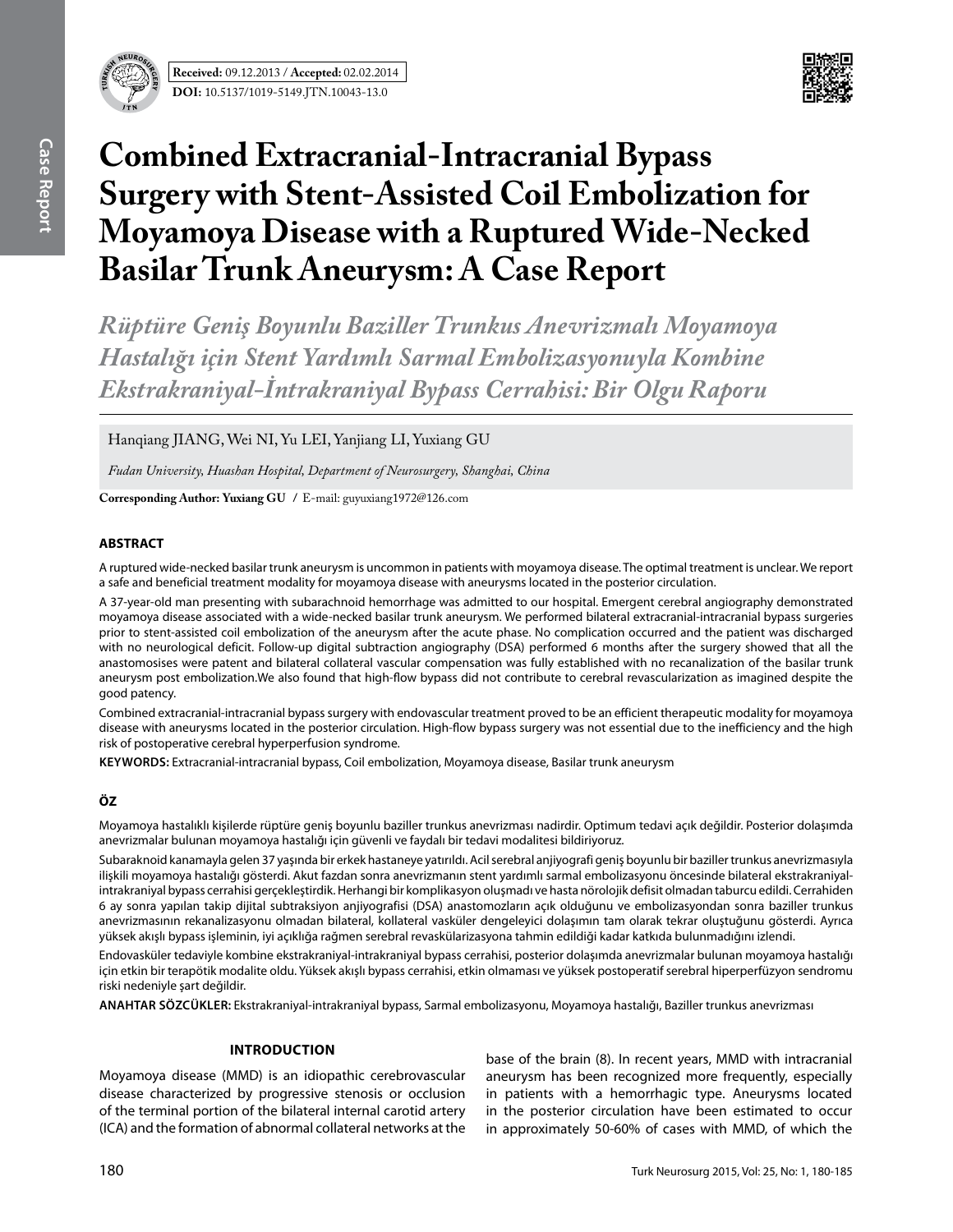basilar tip aneurysm was the most common and basilar trunk aneurysm was very rare (3). Moreover, either endovascular treatment or cerebral revascularization was chosen as a surgical strategy for such patients. Combined surgical revascularization with endovascular treatment has never been reported before. In this article, we describe a rare case of MMD with a ruptured wide-necked basilar trunk aneurysm, for which combined extracranial-intracranial bypass surgery with stent-assisted coil embolization was applied for the first time.

The study was approved by ethics committee of Huashan Hospital, Fudan University. Written informed consent was obtained from the patient.

#### **Case Report**

#### **1. Medical History and Radiological Examination**

A 37-year-old man presented with sudden onset headache and vomiting one month before admission. Emergent computed tomography (CT) plain scan revealed subarachnoid hemorrhage (Figure 1A). Subseguent cerebral angiography (Figure 1b-h) demonstrated moyamoya disease with a wide-

necked basilar trunk aneurysm. Taking into account the high risk of rebleeding or fatal complication after stent-assisted coiling of the aneurysm or surgical revascularization in acute phase, we simply gave medication and the symptoms were obviously relieved after one month. After clinical discussion and sign of informed consent, we took the first attempt to perform combined extracranial-intracranial bypass surgery and stent-assisted coil embolization.

#### **2. Surgical Procedure and Outcome**

To identify high-flow bypass plus low-flow bypass surgery could further increase collateral blood flow and reduce the stress of posterior circulation compared to low-flow bypass surgery alone, we decided to performed right extracranial artery-radial artery-middle cerebral artery (ECA-RA-MCA) and superficial temporal artery-middle cerebral artery (STA-MCA) bypass surgery and left STA-MCA bypass surgery as contrast. We removed the radial artery for the donor of high-flow surgery and cervical incision for exposing ECA initially (Figure 2b). Next, craniotomy of modified pterional approach was utilized to perform ECA-RA-MCA and STA-MCA bypass surgery (Figure 2a). Three anastomoses were successfully sutured finally, one



**Figure 1:** Pre-operative CT scan and 6-vessel cerebral angiogram. **a)** CT scan revealing subarachnoid hemorrhage (SAH),obvious at ambient cistern and interpeduncular cistern. **B-D)** Anterior-posterior, lateral and oblique view of right vertebral artery (VA) demonstrating a wide-neck basilar artery trunk aneurysm (arrow) with blood flow compensation from posterior communicating artery (PCoA). **e,f)** Bilateral internal carotid artery (ICA) angiogram showing moyamoya disease. **d,h)** Left VA angiogram also displaying the aneurysm and compensation from posterior circulation.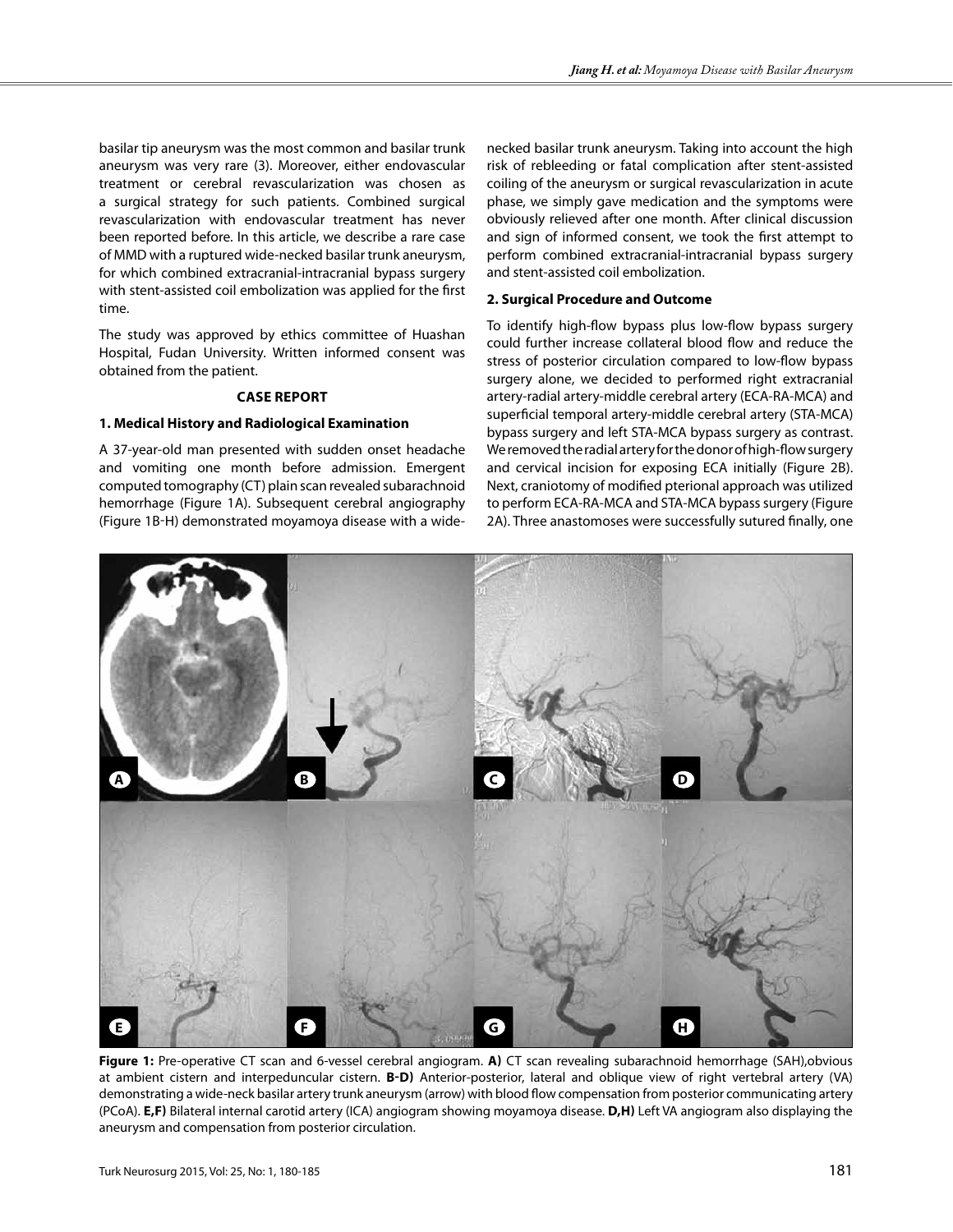of which for ECA-RA-MCA and the other two for STA-MCA bypass (Figure 2C,D). Intraoperative ultrasonagraphy was also used to confirm graft patency (Figure 2E). One week after the surgery, left STA-MCA bypass was also performed (Figure 2f). The postoperative period was uneventful and the patient had a good recovery. Two weeks after operation, we repeated DSA and it showed patency of all the anastomoses and effective collateral circulation with no change in size of the basilar trunk aneurysm. (Figure 3A-H). The shape of the aneurysm was irregular and the size was about 4.0 mm by 3.0mm. Therefore we decided to embolize the aneurysm due to the risk of rupture. Oral antiplatelet drugs were primarily administered 3 days before endovascular treatment with a dose of aspirin 300 mg and clopidogrel 75 mg. The aneurysm was embolized with 12 coils assisted by a Solitare stent and finally occluded as shown by postprocedural control DSA with no complication (Figure 3I-L). The patient was discharged with no neurological deficit on postprocedural day 3.

#### **3. Clinical and Radiological Follow Up**

Six months later, the patient was admitted to our hospital again for DSA follow up. He recovered well with no neurological deficit. Follow-up DSA revealed patency of the anastomoses and no recanalization of the aneurysm (Figure 4A-H). Interestingly, we noticed that the blood flow from collateral ECA-RA-MCA had obviously decreased compared with DSA 2 weeks after bypass surgery.

# **Discussion**

The reported incidence of MMD with intracranial aneurysm is about 3-15% (4). Occasionally, cerebral hemorrhage was caused by the rupture of the aneurysm in patients with hemorrhagic type MMD. Aneurysms were classified into two varieties according to the characteristic feature and site. One variety was major artery aneurysms located in the circle of Willis. The other variety was peripheral artery aneurysms in the collateral networks. Major artery aneurysms were generally considered to be true aneurysms, which would not disappear if not treated. However, peripheral artery aneurysms were thought to be pseudoaneurysms, which could shrink or disappear with time. As shown in this case, the basilar trunk aneurysm was a true aneurysm, which could be the cause of the SAH. Moreover, 50-60% of true aneurysms with MMD were found to occur in the posterior circulation (3). The tip of basilar artery was a predilection site for aneurysms in the posterior circulation with MMD, possibly caused by hemodynamic stress from occlusion of bilateral ICA. Posteriorinferior cerebellar artery (PICA), anterior-inferior cerebellar artery (AICA) and posterior cerebellar artery (PCA) aneurysms with MMD have also been reported although they are uncommonly discovered. However, a basilar trunk aneurysm with MMD has never been reported and the treatment remains unknown. We report the original case of a ruptured wide-necked basilar trunk aneurysm with MMD.



**Figure 2:** Surgical incision and intraoperative photographs. **a)** Modified pterional approach and cervical incision for ECA-RA-MCA and STA-MCA bypass surgery. **b)** Forearm incision for retrieving RA. **c)** One anastomosis of double STA-MCA bypass. **d)** ECA-RA-MCA anastomosis (black arrow) and STA-MCA doubles (blue arrow). **e)** Ultrasonography for confirming the patency of all anastomoses. **f)** Contralateral hemispheric anastomosis of STA-MCA bypass surgery.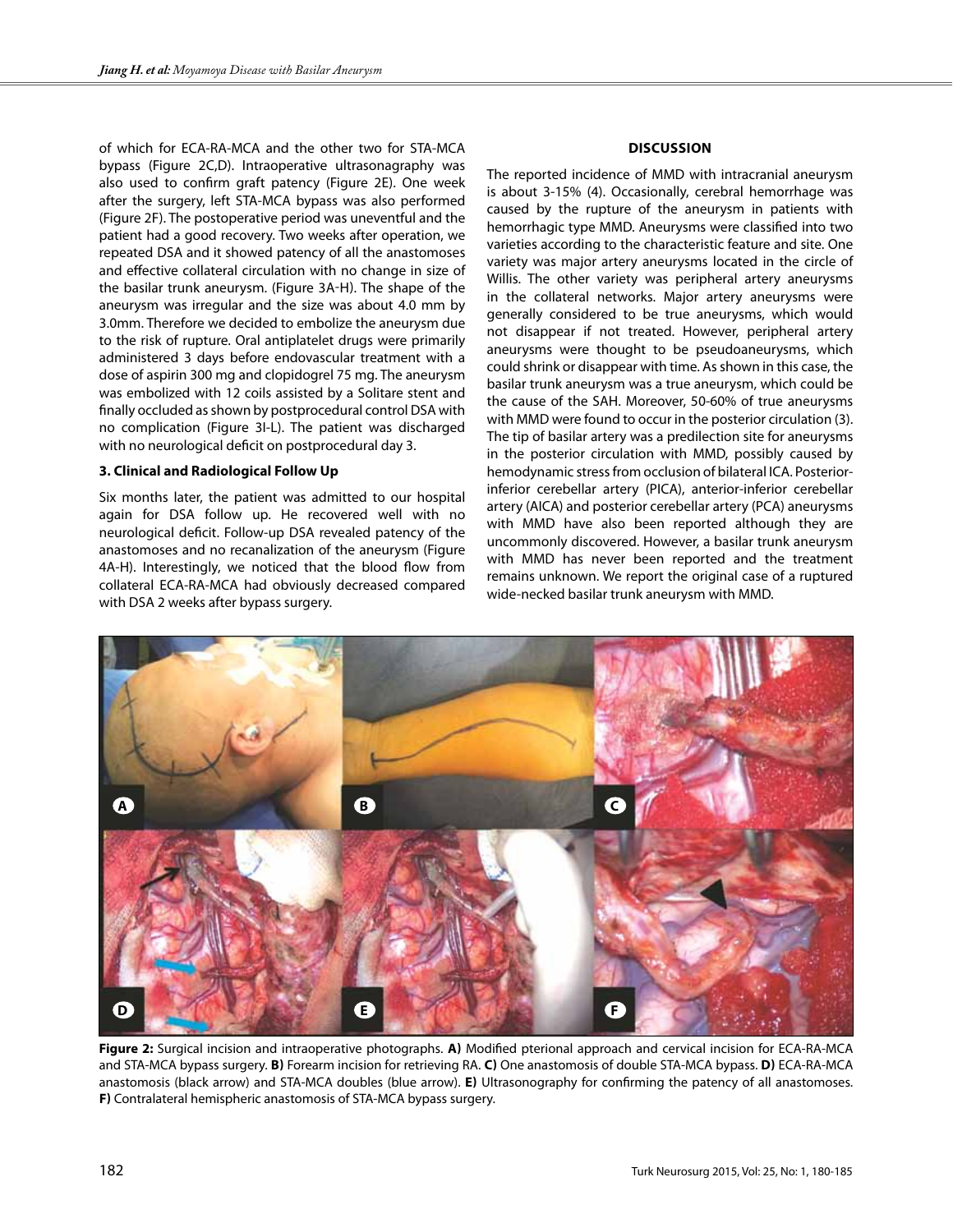Aggressive treatment has been advocated for the high risk of rebleeding. Major artery aneurysms with MMD do not spontaneously disappear and should be treated surgically. Therapeutic options include observation, open surgery and endovascular coiling. Most of the reported cases of aneurysms in the posterior circulation with MMD were treated via an endovascular approach because of technical difficulty. In addition, direct surgical clipping carries a risk of breaking transdural anastomosis which was beneficial in patients with MMD. Temporal clipping of the parent vessels or surgical brain damage may also cause irreversible cerebral infarction. Endovascular procedure was suitable for treating the aneuryms with MMD, especially the aneurysms difficult to reach by open surgery and had great advantages over surgical clipping (5, 7). Therefore most aneurysms with MMD were treated by endovascular coiling, despite the fact that



**Figure 3:** 2-week cerebral angiography follow up and subsequent stent-assisted coiling of basilar artery trunk aneurysm. **A-D)** Right ECA angiogram showing patency of both ECA-RA-MCA and STA-MCA anastomoses. **d,e)** Left ECA angiogram likewise demonstrating patency of STA-MCA anastomosis. **g,h)** Left VA angiograms revealing the aneurysm did not change after bypass surgery. **i-l)** Stentassisted coil embolization was performed and post embolization angiogram showing total obliteration of the aneurysm.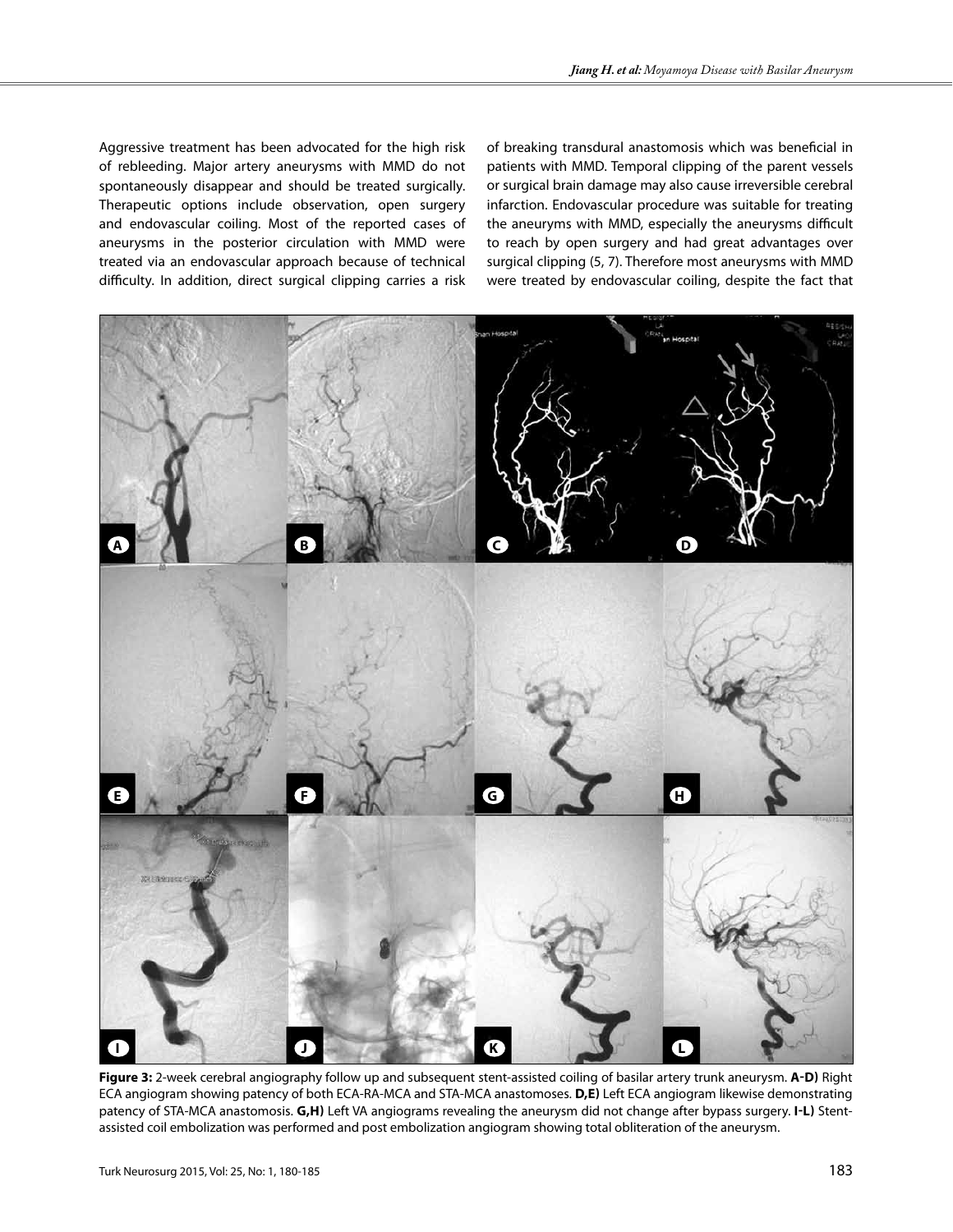cerebral revascularization had never been used alone before (1,6). However, treating aneurysms may only eradicate the direct cause of rebleeding but does not solve the fundamental problem of revascularizing ischemic hemispheres. Combined extracranial-intracranial bypass surgery and endovascular treatment theoretically eliminates the two important factors contributing to cerebral hemorrhage in patients with MMD and associated with intracranial aneurysms, by increasing cerebral blood flow and occluding aneurysms. In this case, two hemispheres were revascularized one week apart. Furthermore, we made a bold innovation in that high-flow and low-flow bypass surgeries were both performed in the patient to compare efficacy. At 6-month follow up, the patient was very well (modified Rankin Scale, mRS 0) and no rebleeding or ischemic episode occurred. Combined cerebral revascularization and endovascular treatment in this rare case provided a good curative effect indeed.

Whether low-flow bypass surgery is effective for patients with MMD associated with intracranial aneurysms is unknown (9). In theory, high-flow bypass surgery could supply more blood flow to anterior circulation and alleviate hemodynamic stress of the posterior circulation. Afterwards, the incidence of recanalization of the embolized aneurysm would decrease. However, in our case we found that high-flow bypass surgery did not play a great role in establishing collateral networks, regardless of the fact that the anastomosis was patent at 6-month DSA follow up. Low-flow bypass is possibly enough for cerebral revascularization for patients with MMD. Besides, high-flow bypass surgery could cause fatal cerebral hyperperfusion syndrome, which is hard to monitor. The mechanism remains unclear due to the complexity of the hemodynamics involved. However, extracranial-intracranial bypass surgery did play an important role in patients with MMD and did not end up (2).

### **Conclusion**

We reported a very rare case of MMD with a wide-necked basilar trunk aneurysm. Furthermore, combined cerebral revascularization and endovascular treatment were performed for the first time. In view of appropriate outcome of shortterm follow up, it was suggested that combined endovascular treatment for the aneurysms and cerebral revascularization could be performed for eligible patients. STA-MCA bypass could be sufficient for revascularizing ischemic hemispheres in patients with MMD.



**Figure 4:** 6-month cerebral angiogram follow-up. **a-c)** Right ECA angiogram revealing patency of all anastomoses except for reduced blood flow of ECA-RA-MCA bypass and good construction of collateral compensation. **d, e)** Left ICA angiogram also demonstrated patency of STA-MCA anastomosis. **f, g, h)** Right VA angiogram showing no recanalization of the embolized aneurysm.